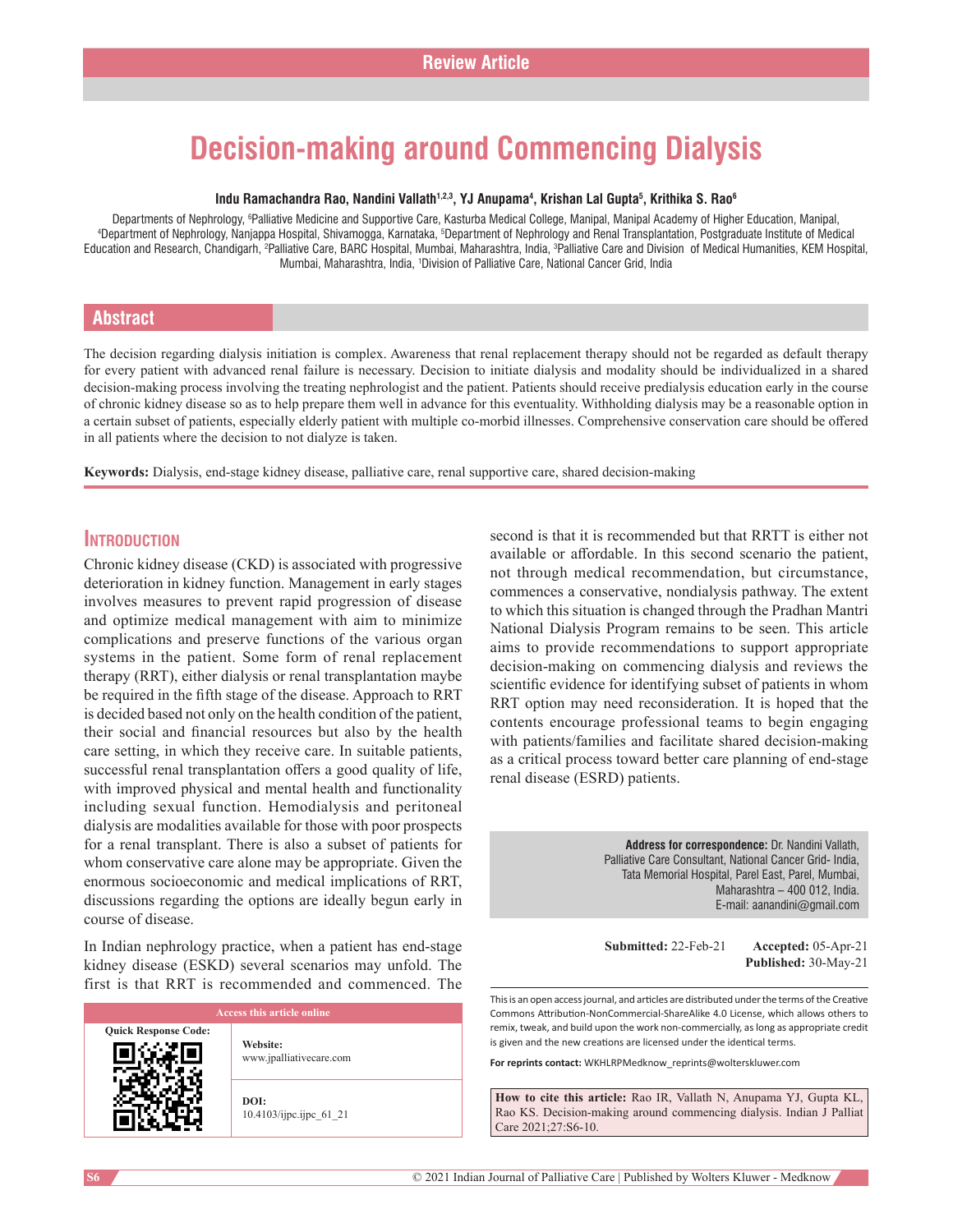# **Is there <sup>a</sup> Subset of Patients for Whom Long‑term Dialysis May Not be the Best Option?**

It may be inaccurate to assume that dialysis, by substituting for renal functions would uniformly improve the survival and quality of all ESRD patients. Evidence suggests that there are certain clinical situations where dialysis as an option may need to be re‑evaluated.

#### **Survivorship advantage**

Although it is well known that the mortality of dialyzed patients is worse than that of the general population, it was assumed that survival of ESRD patients on regular dialysis was significantly higher than those who were not. Over the last decade, this assumption has been questioned by several researchers who found that in the elderly (age >75 years) with multiple comorbidities‑in particular, those with ischemic heart disease, there was no significant survival benefit of dialysis.<sup>[1-3]</sup>

#### **Symptom burden and quality of life of patients on dialysis**

Dialysis although expected to control the symptoms caused by poorly functioning kidney, may add to the symptom burden.<sup>[4-6]</sup> Dialysis is also associated with decreased quality of life and increased risk of hospitalizations among elderly patients on dialysis versus conservative care.[7,8] Carson *et al*. noted that approximately 80% of the extra days survived, were spent either on dialysis or being hospitalized for complications of dialysis. The average days of hospitalization, outside of the dialysis related visits, were roughly a month/year, whereas those on conservative care were admitted for half of those days/year.[8]

#### **Burden on caregivers**

Dialysis potentially affects routines of patients and family both in professional and personal terms. There are emotional, financial and social consequences of long-term care with logistics of travel, cost, time off work and financial burden, all of which can be devastating to an average Indian family. Belasco *et al*. observed high caregiver burden, with worsening of the caregiver's quality of life with increasing patient age, presence of comorbidities and poorer functional status of the patient.[9]

The following recommendations for decision-making around commencing dialysis are the outcome of the Renal Supportive Care (RSC) workshop held at Kasturba Medical College, Manipal in February 2019. These recommendations represent the opinion of the working committee, backed by evidence where it exists.

#### **Recommendations for decision‑making around commencing dialysis**

1. Dialysis‑related discussions SHOULD be held within the framework of bioethics

Respect for the individual: confidentiality, privacy, and respect for their beliefs and feelings are basic tenets of ethical care. The values that the patient upholds and what dignity means to them, influence their choices and quality

of life. Determining what their expectations are, and what is most important to them in terms of staying alive are important conversations that the nephrology team must have, early in the course of the disease. Useful approaches of enquiry are:

- a. What are your expectations from this treatment?
- b. The dignity question concept-What do I need to know about you as a person, to take best care of you that I can?[10]

The responses of patients provide insight into their values and help determine whether dialysis would indeed meet their expectations; and if life would be in alignment with their expressed values and priorities. Early conversations pave way to deeper interactions and develop pathways for advance care planning.

#### *Supporting informed autonomy*

Consent requires that patient be fully informed about all options for treatment and conservative care, and given opportunity to discuss and weigh the consequences of each. The team must ensure full understanding, respect the patient's decision to choose or refuse dialysis and support what's in their best interest. If the patient is incapable of taking a decision, the surrogate/legal agent of the patient, can be empowered to make the decision for him/her.

In India, collective autonomy including the extended family, rather than individual autonomy, prevails. Hence, dialysis‑related decisions may involve consultation with the patient's family, if the patient so wishes.

#### *Nonmaleficence*

The nephrology team has an obligation to ensure that no harm that is foreseeable is done, by weighing the balance between beneficence from regular dialysis and the burden of therapy, especially from patient's perspective. There is a subset of patients where dialysis cannot be safely carried out, for example, those with multi-organ failure and hemodynamic instability.

#### *Beneficence*

Recommending dialysis for any individual patient would be ethical, when reasonable improvement is expected in terms of survival, and quality of life.

#### *Justice*

This ethical principle of distributive justice suggests fair allocation of available resources. It guides channelization of limited resources to those with maximum productive years of life. Resources include: (i) the resources of dialysis facility as well as (ii) resources of the family/community. Some patients with ESKD may not receive dialysis for financial reasons. This cohort is choice restricted. This is a significant issue in India.

Real-life clinical situations are complex and often ethical principles may counter each other. In these situations, the treating team would need to engage deeper with the patient and his/her family through the process of "shared decision-making."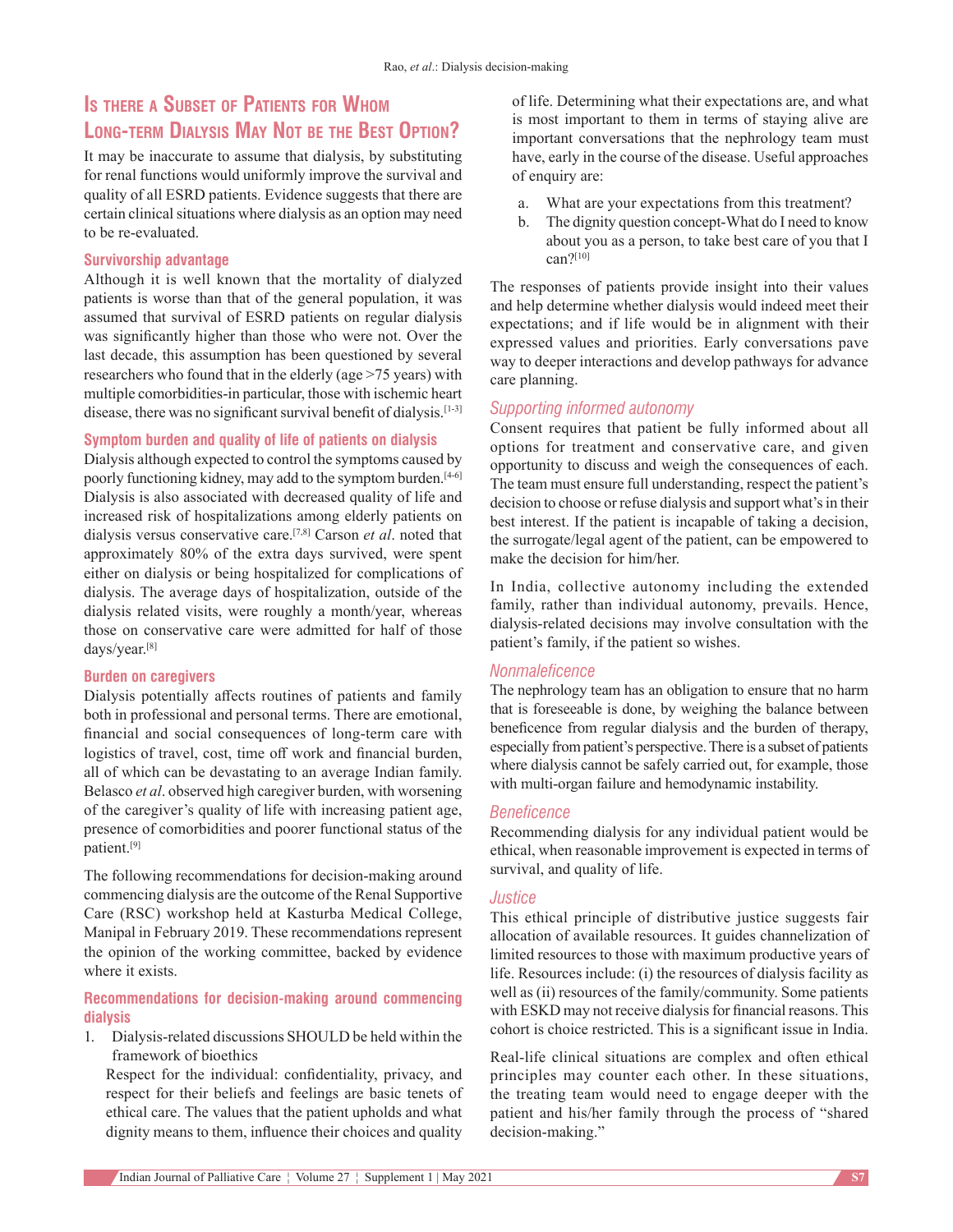2. All CKD‑stage 4–5 patients should be empowered to engage fully in decision‑making

CKD patients are inadequately prepared for either living with CKD, dialysis or dealing with end-of-life issues.[11,12] It is imperative that patients with CKD/ESRD with its complex disease trajectories, high morbidity, and immense socioeconomic implications, are empowered with information to make empowered decisions on care plans.

The importance of timely and appropriate predialysis education cannot be overstated. It improves patient understanding of the process and directly reduces incidence of unplanned emergency dialysis.[13] Additional benefits of predialysis education include (i) it improves survival, in comparison to those who do not receive it, (ii) gives a better sense of well-being, reduces anxiety and ensures better physical functioning, and (iii) is associated with a higher likelihood of staying employed.<sup>[14-18]</sup>

It is recommended that dialysis units have educational programs on RRT, trained counselors and supportive care.

The decision to undergo long-term dialysis must be an "informed" one. All patients with estimated glomerular filtration rate <30 ml/min (CKD stage 4 and above) should receive timely and personalized information about.

- a. Their disease-the extent, progress, and their position on the CKD trajectory
- b. Treatment options-pros and cons of RRT (hemodialysis, peritoneal dialysis or kidney transplantation) and where appropriate, of a conservative pathway. The nephrology team must ensure that the patients have realistic understanding about the commitments, morbidities, survival, and quality of life on dialysis
- c. Prognosis‑what may be expected with or without the RRT intervention
- d. Supportive care-this must be integral to all forms of ESRD care‑plan including dialysis, posttransplant, or comprehensive conservative care (CCC).

Communication skills are crucial in facilitating shared decision-making conversations. Open questions, active listening, expressing empathy, exploring thoughts behind verbal or nonverbal expressions, verifying comprehension, summarizing and documenting main points, for patient to review and revert, are all trainable essentials skills to be internalized by RSC team personnel.

3. The approach to dialysis decision-making SHOULD be patient‑centered

This recommendation highlights the importance of professionals and patient/family working together to ensure best possible care outcomes. It endorses patient‑centered care for refining healthcare outcomes and greater patient satisfaction. Although the treating nephrologist would lead the discussion and empathetically guide decision making, every attempt is to be made to align the treatment plan with patient's preferences and expectations.

4. Consider individual circumstances to initiate or forego dialysis.

# *Based on biological prospects*

In clinical situations where patients may benefit very little or not at all with dialysis, compared to conservative care alone, the treating physician, in consultation with the patient and his/her family, may consider foregoing dialysis.

- 1. When clinical condition precludes the technical process of dialysis because the patient:
	- a. Is unable to cooperate (e.g., advanced dementia)
	- b. Unstable medically (e.g., hypotension).
- 2. Prognostication suggests life-expectancy <6 months, due to life-threatening comorbidities with severe physical, cognitive or functional decline, for example, malignancy, end‑stage cardiac/liver/respiratory failure
- 3. Age >75 years with 2 or more of the following:
	- a. When the nephrologists caring for the patient responds with "No" to the question‑*Would I be surprised if this patient died in the next year*?'<sup>[19]</sup> This is an easy-to-apply prognostic tool validated in ESRD patients and helps identifying patients in whom nondialysis conservative pathway is advisable
	- b. High comorbidity score‑Modified Charlson's score (MCS)  $>8^{[20]}$
	- c. Significantly impaired functional status with Karnofsky Performance scale of <40<sup>[21]</sup>
	- d. Severe chronic malnutrition (S. albumin  $\leq$ 2.5 g/dL).

These suggestions are based on studies discussed earlier and the latest clinical guidelines.[1,2,8,22‑25] The ANZSN RSC Guidelines use Couchoud model and surprise question to guide decisions for nondialysis pathway, especially for the elderly population.[25,26] Use of surprise question, MCS and Cohen score is suggested for dialysis patients with comorbidities, being considered for transition to a nondialysis pathway.<sup>[25,27]</sup> However, these risk scores have not yet been validated in the Indian CKD population and therefore, their clinical utility in our population needs to be explored.

## *Based on patient autonomy or advance care directives*

Aside from the situations listed above, a "nondialysis" conservative pathway may be adopted when

- 1. It is a voluntary choice on the part of a fully empowered patient/patient's legal agent to forego dialysis
- 2. There is an official advance directive in which the patient has explicitly recorded refusal of dialysis, although the decision‑making capacity of the patient may be currently compromised.

## *The choice‑restricted group*

The Kidney Disease: Improving Global Outcomes Controversies Conference report on Supportive Care in CKD defines "*choice‑restricted*" group as patients in whom resource constraints prevent or limit access to RRT.[22] In this group of patients, CCC would be preferable to unsafe precipitous care or no care at all.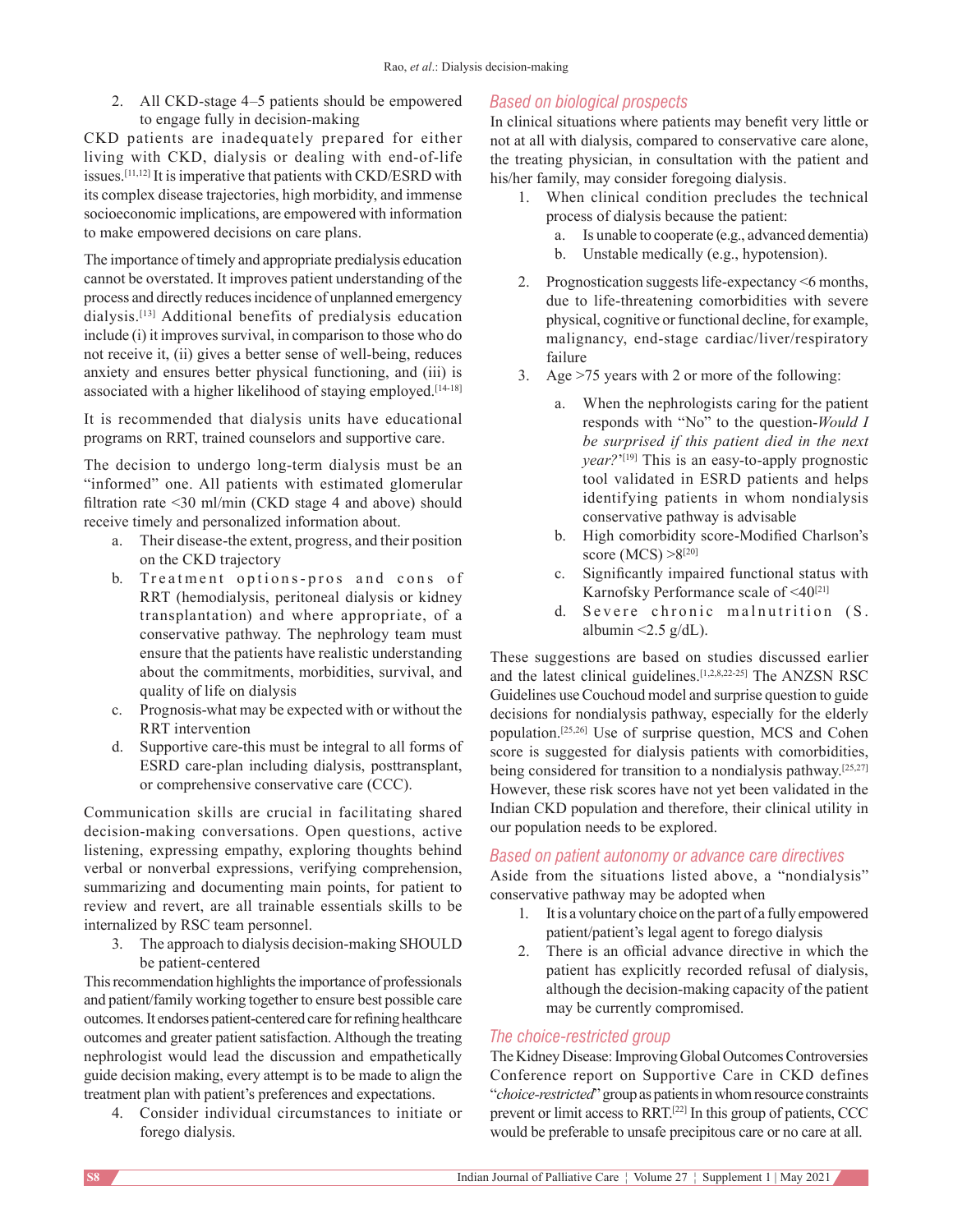5. When decision to forego dialysis has been made, the patient should receive CCC

Patients who are advised, or opt to forego dialysis, along with those from "choice restricted" group should receive CCC. It includes two simultaneous inputs; the competencies of renal medicine aimed to preserve renal function and prevent complications, along with competencies of palliative medicine, to maximize function, minimize symptoms, and maintain quality of life as prioritized by the patient.

Abandonment, quick referral, or a noncommunicative transfer to palliative care is inappropriate.

The patient who made a purely autonomous decision to forego dialysis, must be made aware that the decision to forego dialysis may be re‑considered later. The nephrologist may review the patient's decision and support decisions on the course of management at follow‑up visits.

6. Time‑limited trial (TLT) of dialysis may be offered when benefits of dialysis is uncertain

In situations where the patient/family are unable to make a clear decision, it is reasonable to offer a TLT of dialysis. Length of the trial and parameters for review should be individualized and predetermined to avoid future ambiguity.[24] The decision to forego dialysis may be made at the end of that period, if the patient is responding poorly, has complications, or requests for withdrawal of dialysis.

7. Establish RSC facility to support conservative care needs of CKD/ESRD patients.

All patients are ideally managed by multi-disciplinary team consisting of renal nurse, dietician, palliative care specialist, social worker, and led by the nephrologist. The team provides RSC with trained competencies in communications to identify expectations, goals of care, engage with all stakeholders, and facilitate shared decision-making. Important objective of RSC team would be to develop systems in place; to elicit patient preferences, attend to symptoms and be sensitive to quality of life, within the scope of ongoing disease‑modifying interventions and beyond. Guidelines and resources are freely available online.[28] The renal version of the Integrated Patient Outcome Scale (IPOSRenal) and EuroQoL‑5D (EQ‑5D) are free validated tools to record and prioritize patient concerns.[29,30]

# **Conclusion**

To conclude, decision-making around dialysis is complex and involves considerable stress to the patient as well as family. The patient has to cope with numerous changes in several domains at once-medical, social, and financial. RRT cannot be uniformly prescribed to all patients and the choice as well as modality should be individualized in a shared decision-making process involving all stakeholders. We recommend that the process be initiated early in CKD so that patients can make timely and appropriate choices. It is recommended that nephrology centres develop RSC teams to facilitate coordination between nephrology and palliative care teams, to support decision‑making by patients and to ensure a good quality of life. Finally, we recommend that patients on a conservative, nondialysis pathway, for whatever reason, are provided integrated care involving nephrology, palliative care, and primary care.

**Financial support and sponsorship** Nil.

#### **Conflicts of interest**

There are no conflicts of interest.

#### **References**

- 1. Murtagh FE, Marsh JE, Donohoe P, Ekbal NJ, Sheerin NS, Harris FE. Dialysis or not? A comparative survival study of patients over 75 years with chronic kidney disease stage 5. Nephrol Dial Transplant 2007;22:1955‑62.
- 2. Chandna SM, Da Silva‑Gane M, Marshall C, Warwicker P, Greenwood RN, Farrington K. Survival of elderly patients with stage 5 CKD: Comparison of conservative management and renal replacement therapy. Nephrol Dial Transplant 2011;26:1608-14.
- 3. Foote C, Kotwal S, Gallagher M, Cass A, Brown M, Jardine M. Survival outcomes of supportive care versus dialysis therapies for elderly patients with end-stage kidney disease: A systematic review and meta-analysis. Nephrology (Carlton) 2016;21:241‑53.
- 4. Murtagh FE, Addington‑Hall J, Higginson IJ. The prevalence of symptoms in end‑stage renal disease: A systematic review. Adv Chronic Kidney Dis 2007;14:82‑99.
- 5. Murtagh FE, Addington-Hall JM, Edmonds PM, Donohoe P, Carey I, Jenkins K, *et al*. Symptoms in advanced renal disease: A cross‑sectional survey of symptom prevalence in stage 5 chronic kidney disease managed without dialysis. J Palliat Med 2007;10:1266-76.
- 6. Kurella Tamura M, Covinsky KE, Chertow GM, Yaffe K, Landefeld CS, McCulloch CE. Functional status of elderly adults before and after initiation of dialysis. N Engl J Med 2009;361:1539-47.
- 7. Lamping DL, Constantinovici N, Roderick P, Normand C, Henderson L, Harris S, *et al*. Clinical outcomes, quality of life, and costs in the North Thames Dialysis Study of elderly people on dialysis: A prospective cohort study. Lancet 2000;356:1543‑50.
- 8. Carson RC, Juszczak M, Davenport A, Burns A. Is maximum conservative management an equivalent treatment option to dialysis for elderly patients with significant comorbid disease? Clin J Am Soc Nephrol 2009;4:1611‑9.
- 9. Belasco A, Barbosa D, Bettencourt AR, Diccini S, Sesso R. Quality of life of family caregivers of elderly patients on hemodialysis and peritoneal dialysis. Am J Kidney Dis 2006;48:955‑63.
- 10. Chochinov HM. Dignity-conserving care A new model for palliative care: Helping the patient feel valued. JAMA 2002;287:2253-60.
- 11. Saeed F, Sardar MA, Davison SN, Murad H, Duberstein PR, Quill TE. Patients' perspectives on dialysis decision-making and end-of-life care. Clin Nephrol 2019;91:294‑300.
- 12. Davison SN. End-of-life care preferences and needs: Perceptions of patients with chronic kidney disease. Clin J Am Soc Nephrol 2010;5:195‑204.
- 13. Buck J, Baker R, Cannaby AM, Nicholson S, Peters J, Warwick G. Why do patients known to renal services still undergo urgent dialysis initiation? A cross‑sectional survey. Nephrol Dial Transplant 2007;22:3240‑5.
- 14. Devins GM, Mendelssohn DC, Barré PE, Taub K, Binik YM. Predialysis psychoeducational intervention extends survival in CKD: A 20-year follow‑up. Am J Kidney Dis 2005;46:1088‑98.
- 15. Ravani P, Marinangeli G, Tancredi M, Malberti F. Multidisciplinary chronic kidney disease management improves survival on dialysis. J Nephrol 2003;16:870‑7.
- 16. Rasgon S, Schwankovsky L, James‑Rogers A, Widrow L, Glick J, Butts E. An intervention for employment maintenance among blue-collar workers with end-stage renal disease. Am J Kidney Dis 1993;22:403-12.